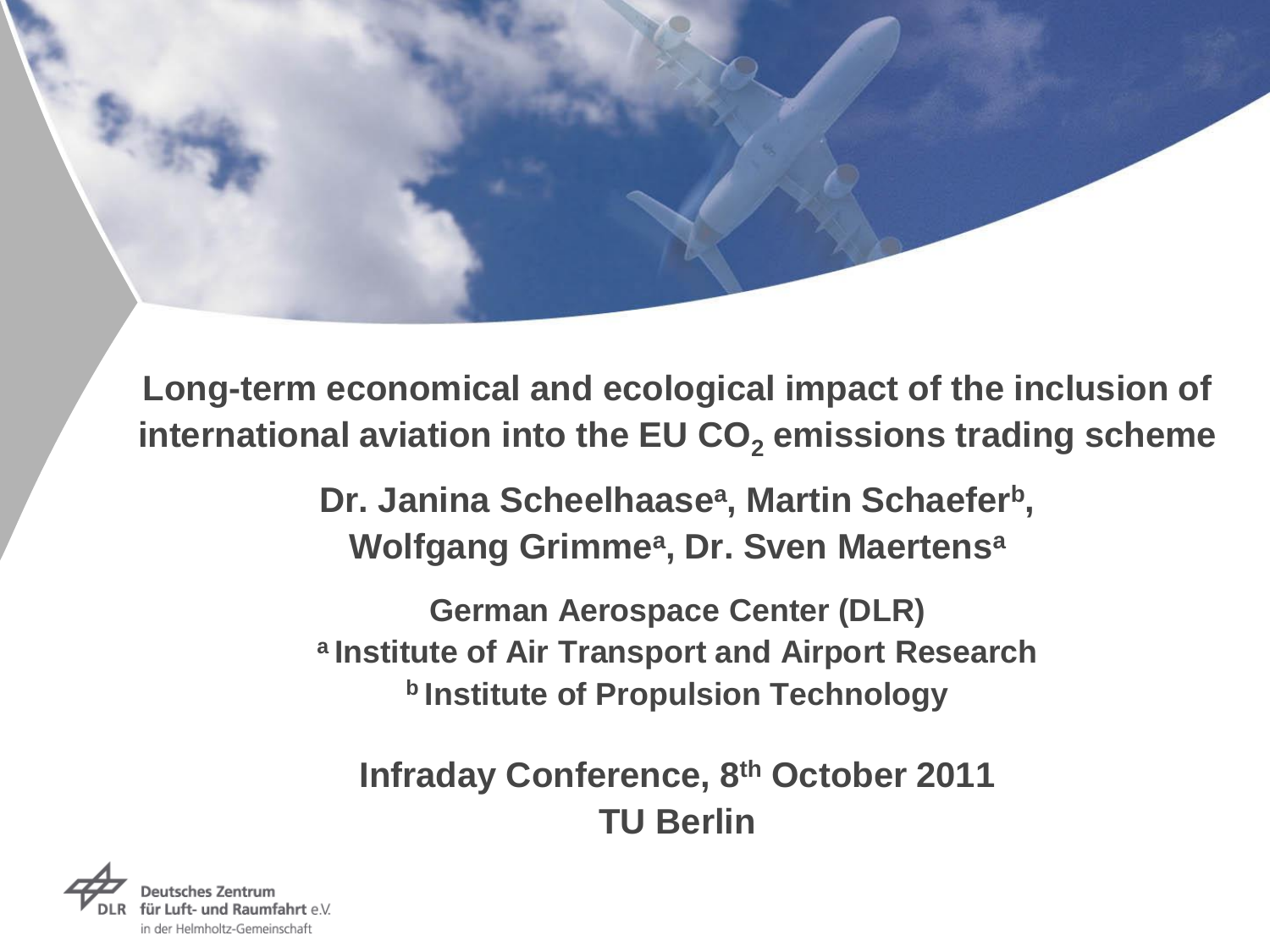## **Agenda**

- Political Background
- $\triangleright$  Recent Developments
- Modelling Approach  $\overline{\phantom{a}}$
- Modelling Results  $\overline{\phantom{a}}$
- Outlook
- $\overline{z}$  Summary

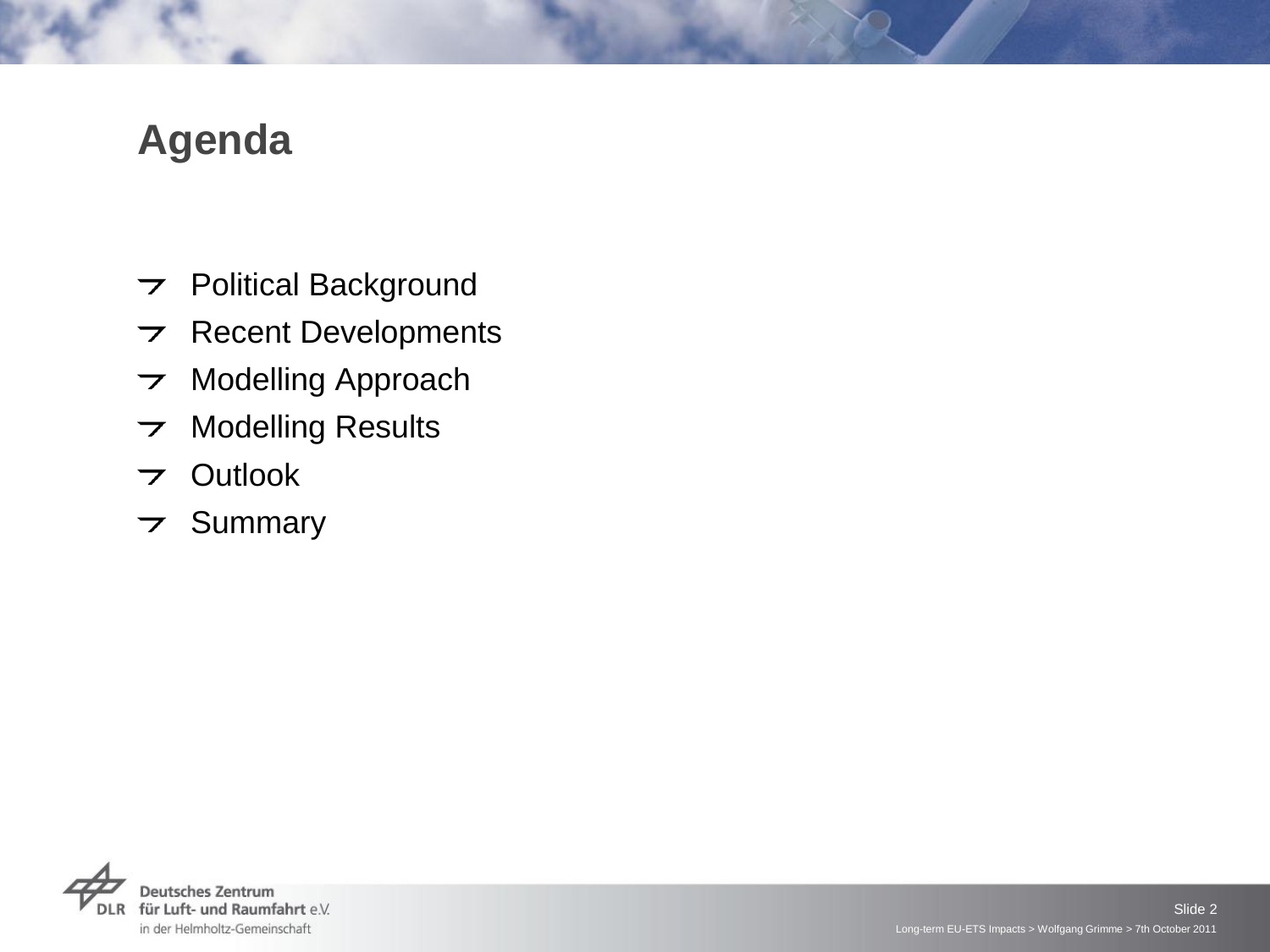## **Political Background**

- Introduction of emissions trading scheme for all flights to/from airports in  $\overline{\phantom{a}}$ the European Union decided in 2009 (Directive 2008/101/EC)
- $\rightarrow$  Emissions cap in 2012: 97% of historical emissions (2004-2006) average), cap from 2013 onwards 95% of historical emissions
- Compliance instruments: EUA, CER and ERU  $\overline{z}$
- CER/ERU use capped at 15% in 2012 and 1.5% from 2013 onwards  $\overline{z}$
- Exemption of carriers with less than two arrivals/departures per day in  $\overline{\phantom{a}}$ the EU, PSOs with less than 30,000 seats annually
- $\triangleright$  Potential exclusion of flights to/from countries having implemented "equivalent measures"

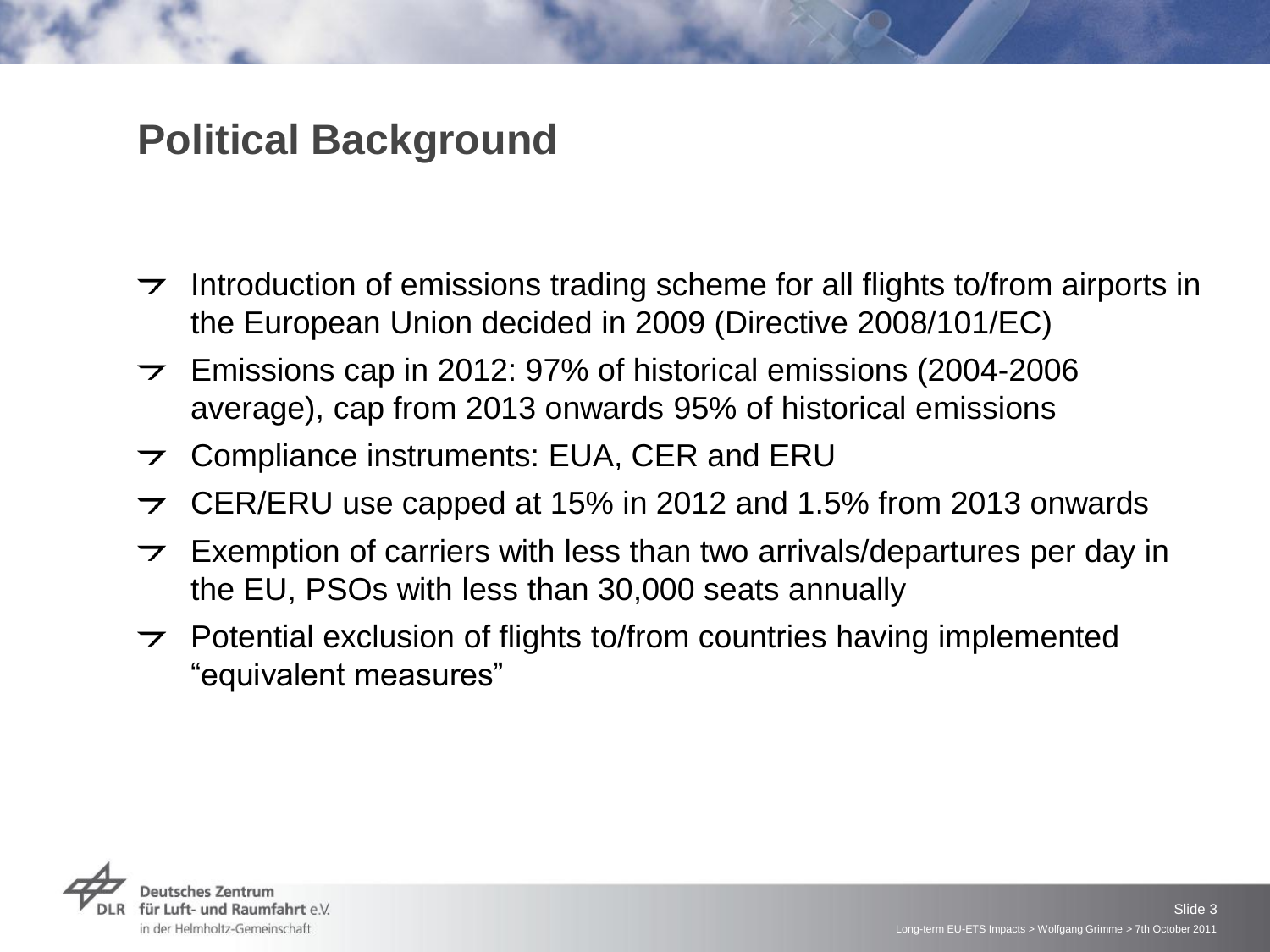#### **Recent Developments**

- $\rightarrow$  New CO<sub>2</sub> reduction target agreed upon by ICAO in 2009/2010: 2% fuel efficiency improvement until 2020 and an aspirational fuel efficiency improvement goal of 2% from 2021 to 2050
- $\triangleright$  Establishment of a process to develop market-based measures on ICAO level
- $\rightarrow$  Outcome of the climate summit in Cancun (December 2010): Need for action to limit climate change is recognized, but no immediate action on state level taken
- Controversial reception of EU Directives: several non-EU ICAO contracting states believe that EU-ETS can only be introduced when mutually agreed upon
- $\rightarrow$  Air Transport Association of America (ATA) and three US airlines sued the UK as administering member state
- $\rightarrow$  UK court referred case to European Court of Justice
- $\tau$  Latest news of 6th October 2011 advocate general takes the view that EU-ETS is compatible with international law

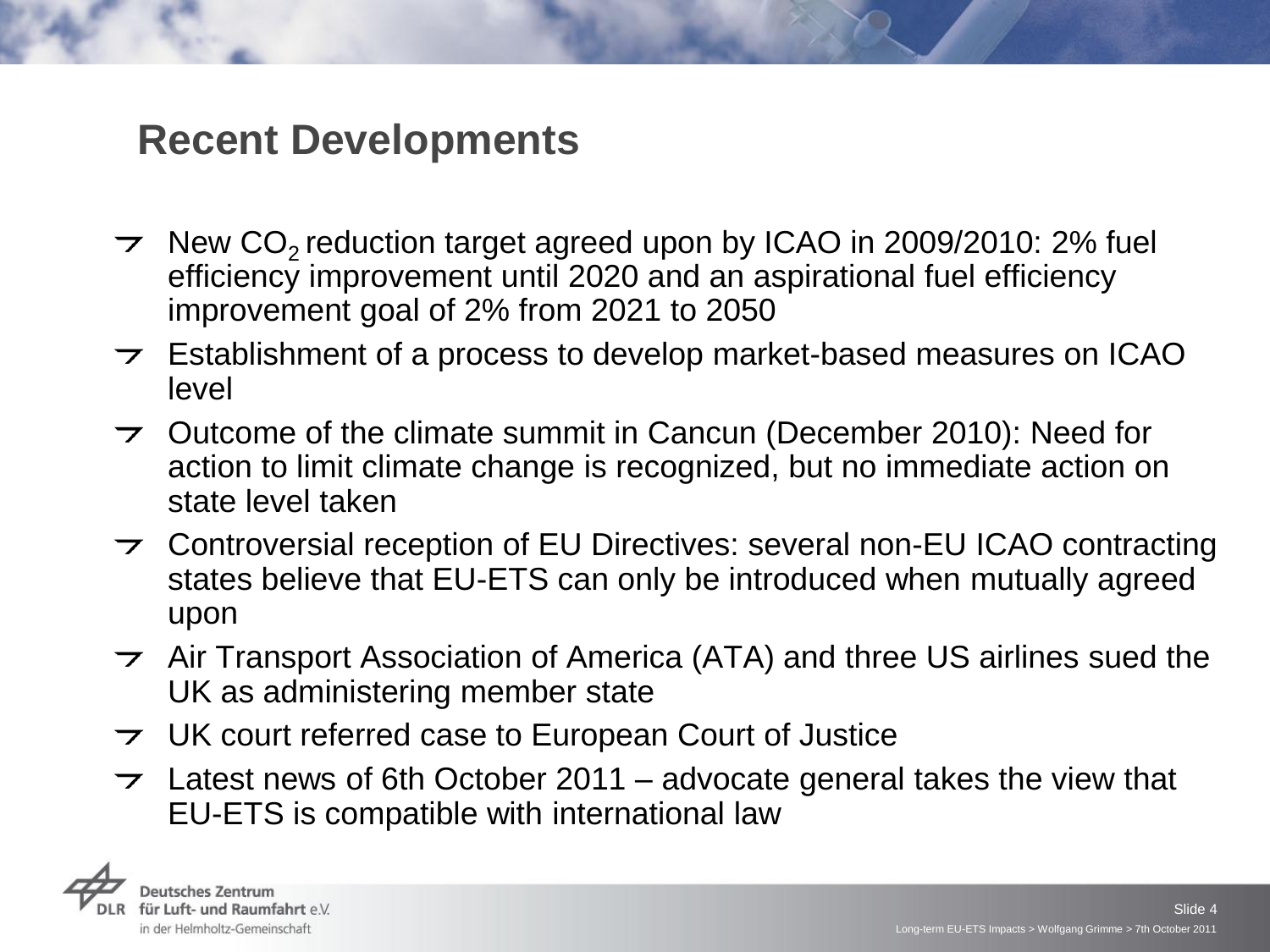## **Modelling Approach**

- Objective: estimation of long-term costs for the aviation industry  $\overline{\phantom{a}}$
- Modelling system:  $\overline{\phantom{a}}$



Source: Schaefer (2011).

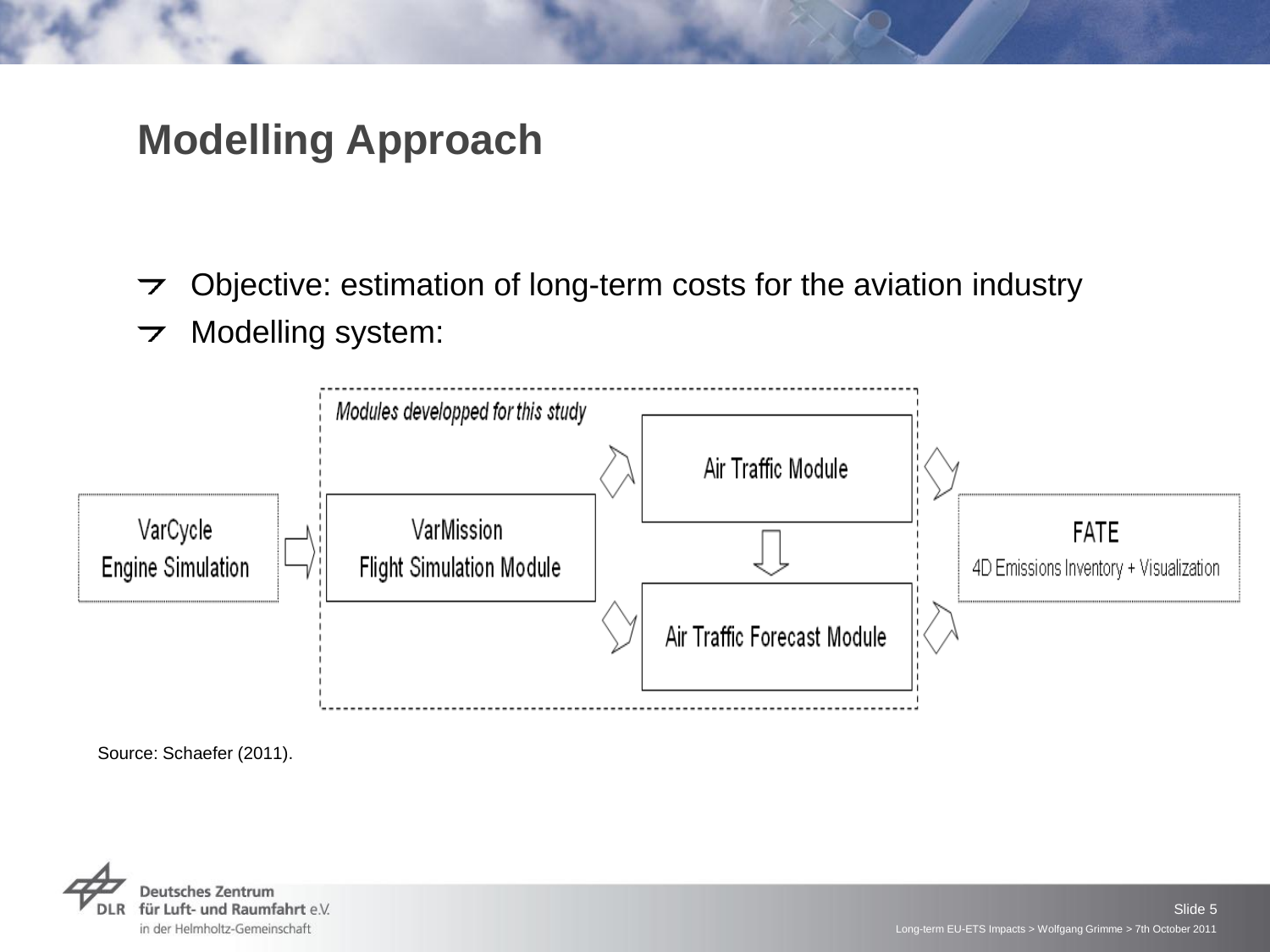## **Modelling Approach**

#### $\rightarrow$  Air traffic module as part of the modelling system



**Deutsches Zentrum** für Luft- und Raumfahrt e.V. in der Helmholtz-Gemeinschaft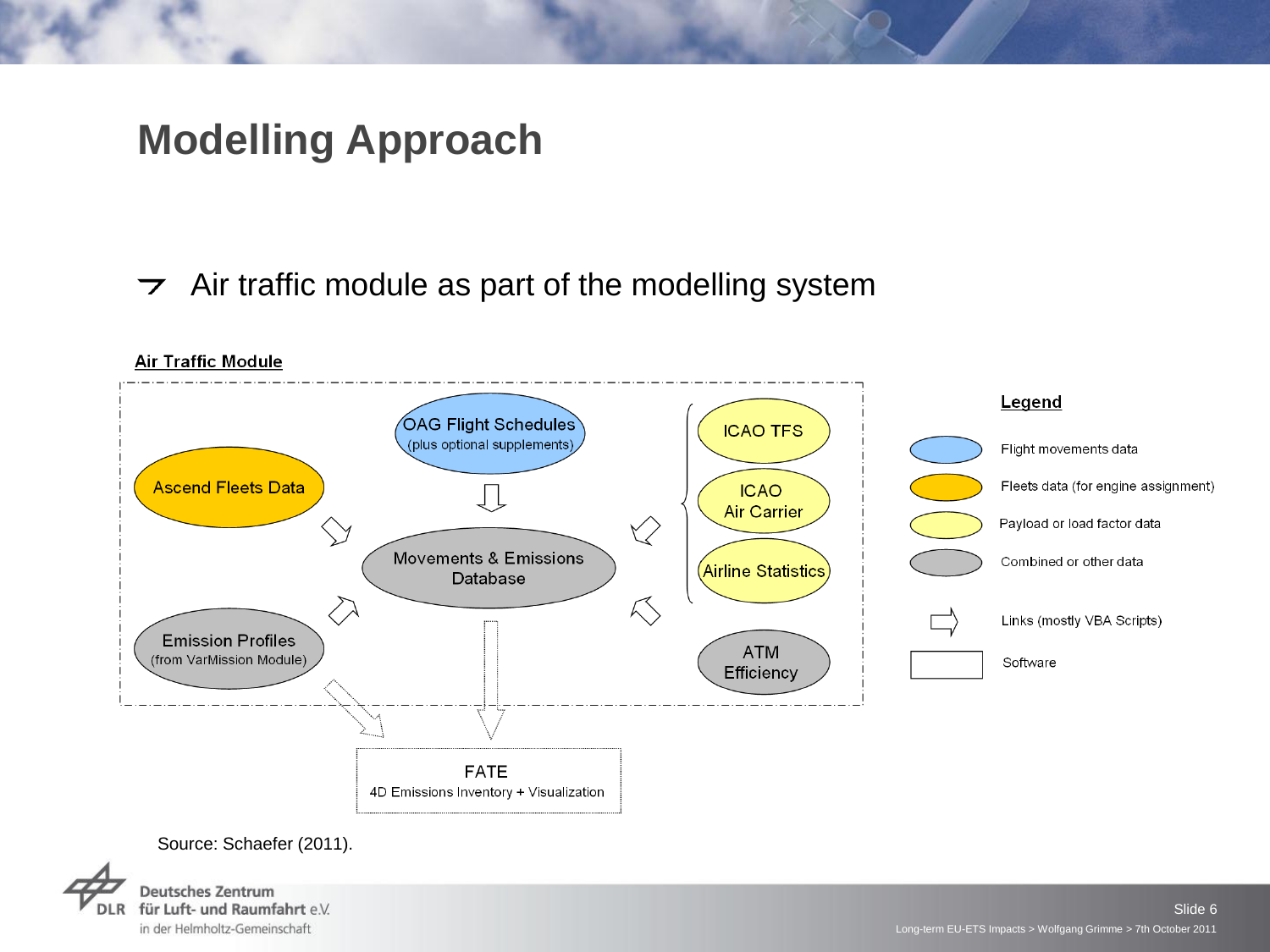## **Modelling Approach**

 $\rightarrow$  Air traffic forecast module as part of the modelling system



**Air Traffic Forecast Module** 

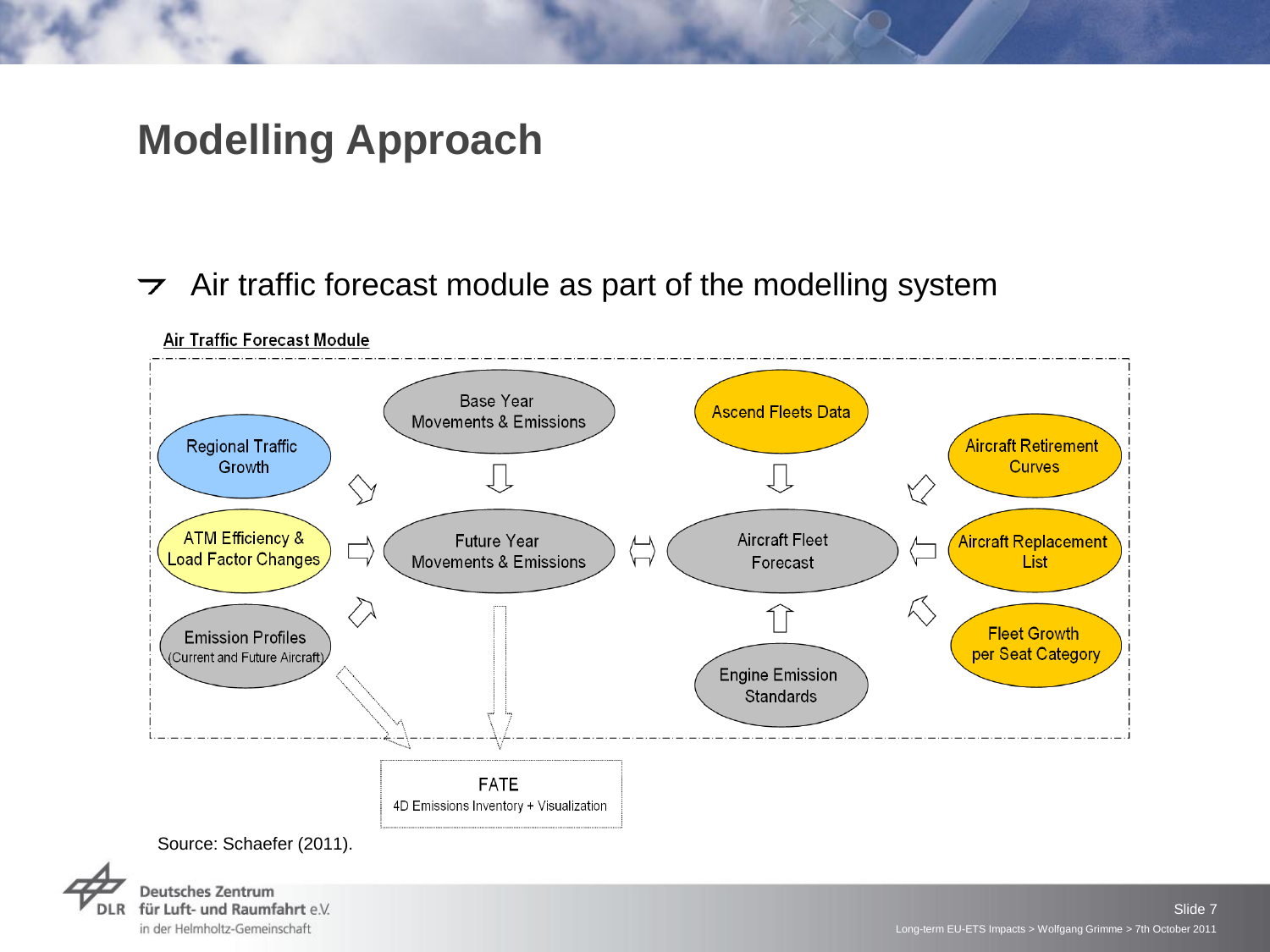$\triangleright$  Estimation of benchmark, needed allowances and costs for airlines requires modelling of revenue ton kilometers /  $CO<sub>2</sub>$  emissions from 2004 onwards

| Year | <b>RTK</b> in billion<br>(modelled)* | $CO2$ emissions in million tonnes<br>(modelled) |
|------|--------------------------------------|-------------------------------------------------|
| 2004 | 178.1                                | 170.1                                           |
| 2005 | 198.1                                | 184.0                                           |
| 2006 | 209.0                                | 191.7                                           |
| 2007 | 226.4                                | 202.9                                           |
| 2008 | 229.8                                | 208.6                                           |
| 2009 | 209.7                                | 196.4                                           |
| 2010 | 227.9                                | 204.4                                           |

Source: DLR model results. \* assuming a passenger weight of 90 kg, according to ICAO (2009b).

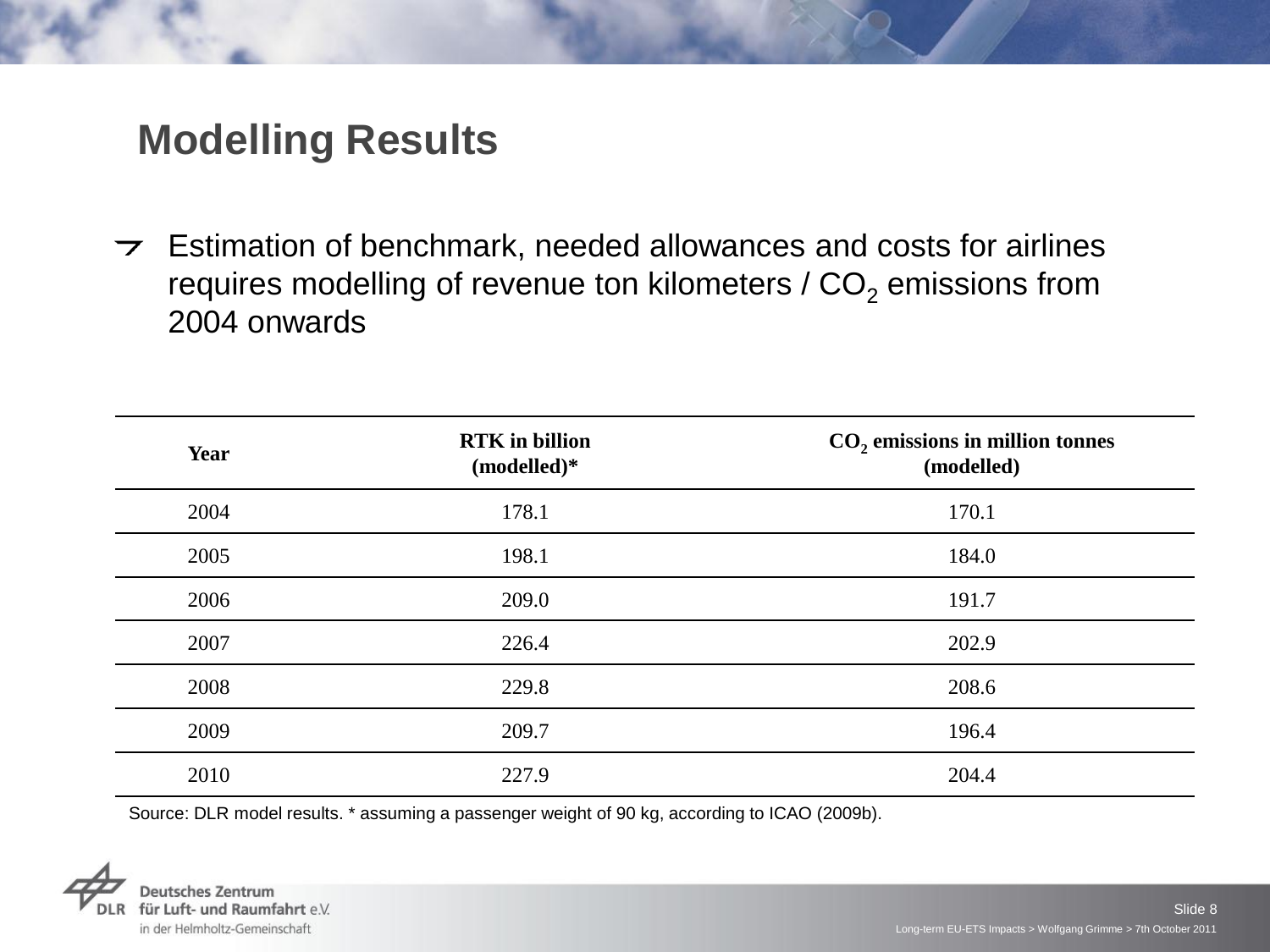- $\tau$  Relatively high discrepancy between modelled historical emissions (181.9) million tons) and published value by the European Commission (219 million tons). Possible reasons?
	- $\rightarrow$  Assumptions on ATM (in)efficiency?
	- Impact of weather conditions on trip fuel consumption?
	- $\tau$  APU fuel use?
	- $\triangleright$  Gaps in flight schedules?
	- $\rightarrow$  Influence of lobbyists on EC?
- $\tau$  Good fit in the estimation of the benchmark (EC Decision: 0.679 kg CO<sub>2</sub> per RTK in 2012 / modelled value:  $0.610$  kg  $CO<sub>2</sub>$  per RTK
- More generous benchmark published by EC leads to the conclusion that  $\overline{z}$ relatively generous modelling parameters have been used (e.g. APU fuel)

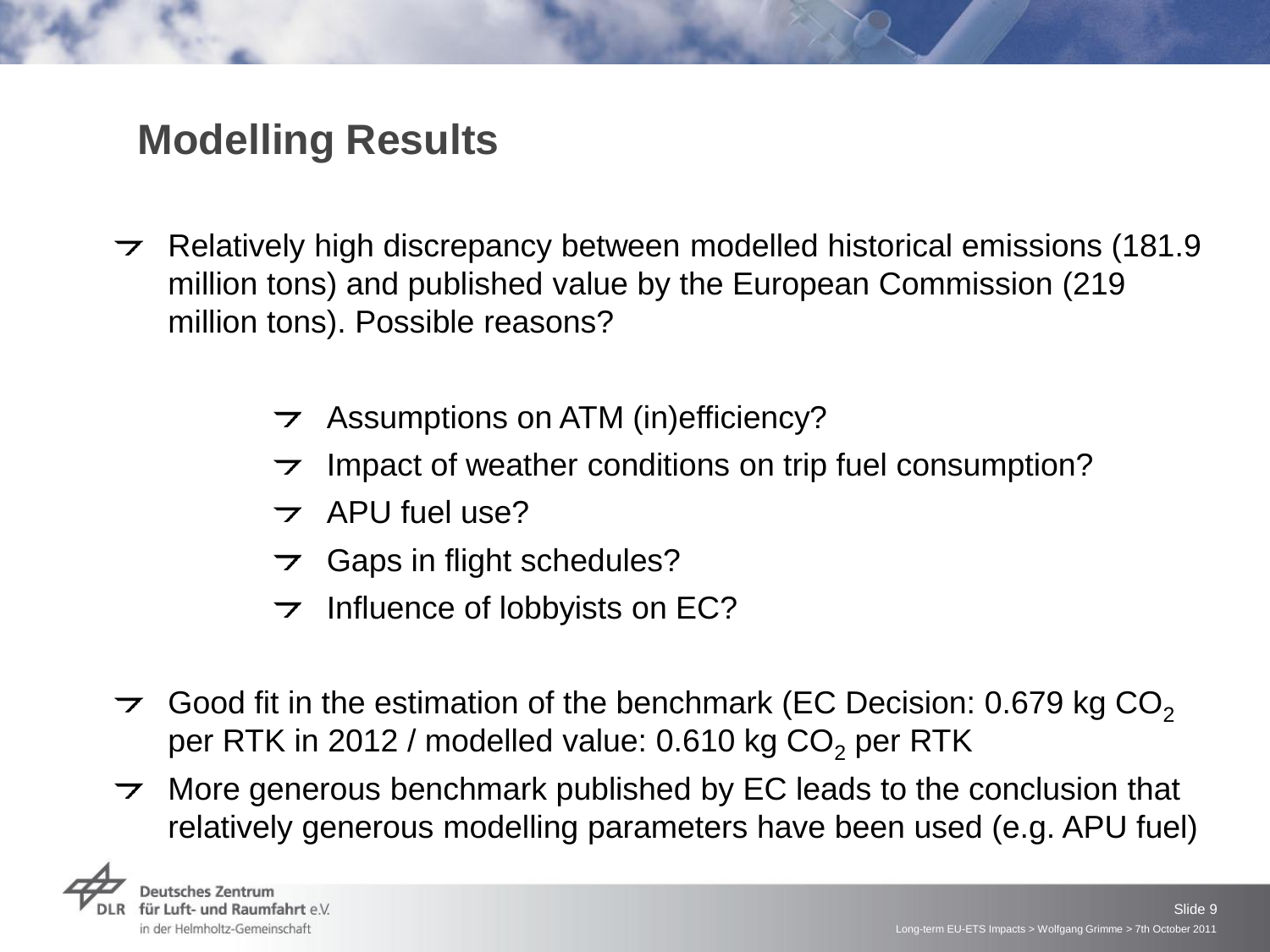$\triangleright$  Development of EU ETS key determinants in the timeframe 2012-2020, in million tons:

| Year | $CO2$ emissions | <b>Allowances</b><br>created for<br>aviation | <b>Free allocation</b><br>of allowances* | <b>Auctioned</b><br>allowances | <b>Allowances</b><br>purchased from<br>other sectors |
|------|-----------------|----------------------------------------------|------------------------------------------|--------------------------------|------------------------------------------------------|
| 2012 | 227.9           | 176.5                                        | 150.0                                    | 26.5                           | 51.4                                                 |
| 2013 | 240.4           | 172.8                                        | 146.9                                    | 25.9                           | 67.6                                                 |
| 2014 | 253.2           | 172.8                                        | 146.9                                    | 25.9                           | 80.4                                                 |
| 2015 | 262.9           | 172.8                                        | 146.9                                    | 25.9                           | 90.1                                                 |
| 2016 | 272.8           | 172.8                                        | 146.9                                    | 25.9                           | 100.0                                                |
| 2017 | 282.8           | 172.8                                        | 146.9                                    | 25.9                           | 110.0                                                |
| 2018 | 292.7           | 172.8                                        | 146.9                                    | 25.9                           | 119.9                                                |
| 2019 | 302.9           | 172.8                                        | 146.9                                    | 25.9                           | 130.1                                                |
| 2020 | 313.7           | 172.8                                        | 146.9                                    | 25.9                           | 140.9                                                |

Source: DLR model results

In 2020, more than half of aviation emissions will have to be purchased

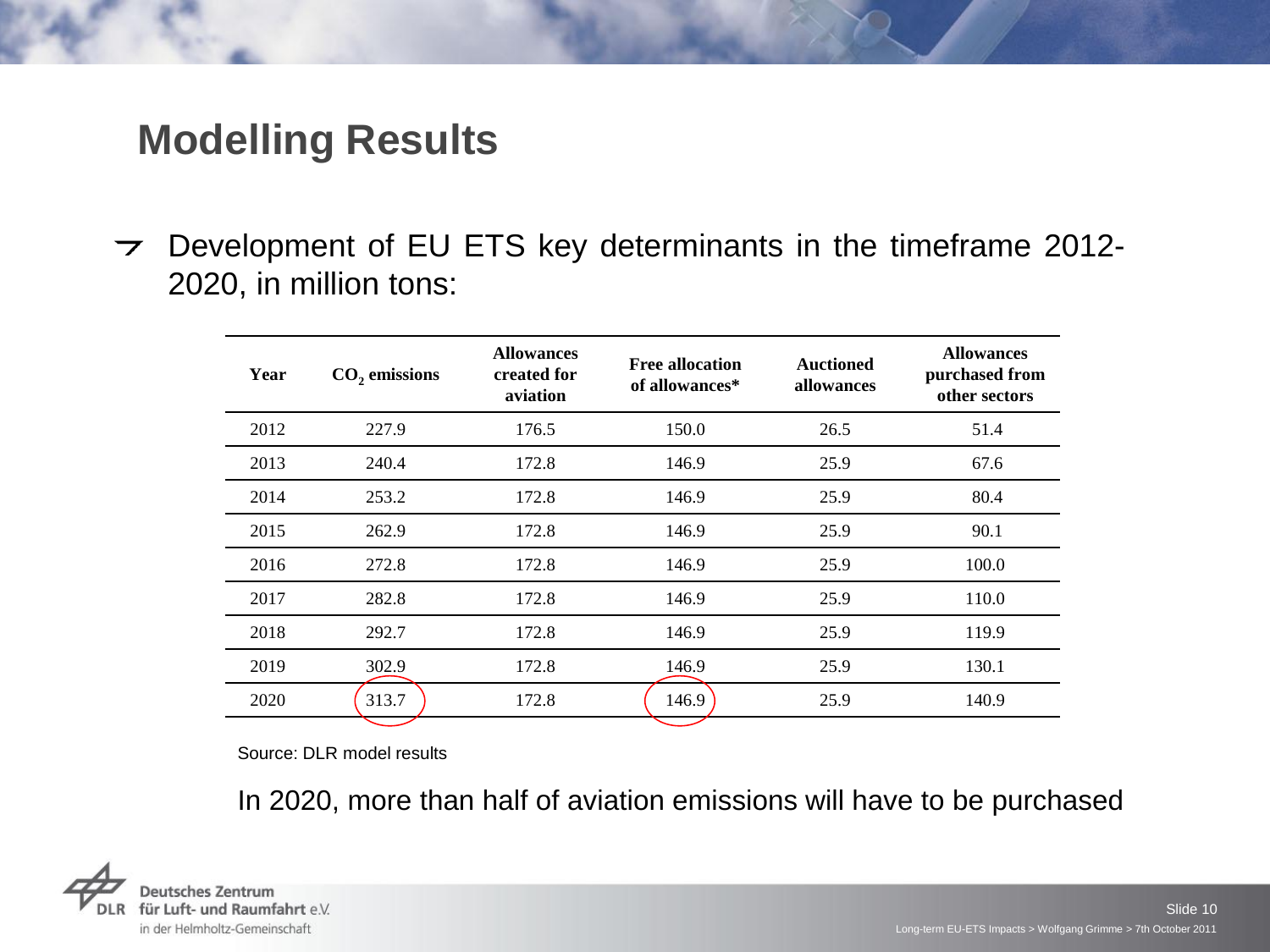- $\triangleright$  Cost of allowance purchase for airlines:
	- $\rightarrow$  In 2012, between 1.6 and 3.2 billion € (20 or 40 € per allowance)
	- $\triangleright$  Cumulatively from 2012 to 2020: 22.5 45 billion  $\epsilon$
- Auction revenues for EU Member States
	- $\rightarrow$  In 2012, between 530 and 1060 million € (20 or 40 € per allowance)
	- $\rightarrow$  Cumulatively from 2012 to 2020: 4.7 9.4 billion  $\epsilon$
- $\triangleright$  Value of free allowances created for aviation (windfall profit?)
	- $\rightarrow$  In 2012, between 3 and 6 billion € (20 or 40 € per allowance)
	- Cumulatively from 2012 to 2020: 26.5 53.0 billion  $\epsilon$  $\overline{z}$

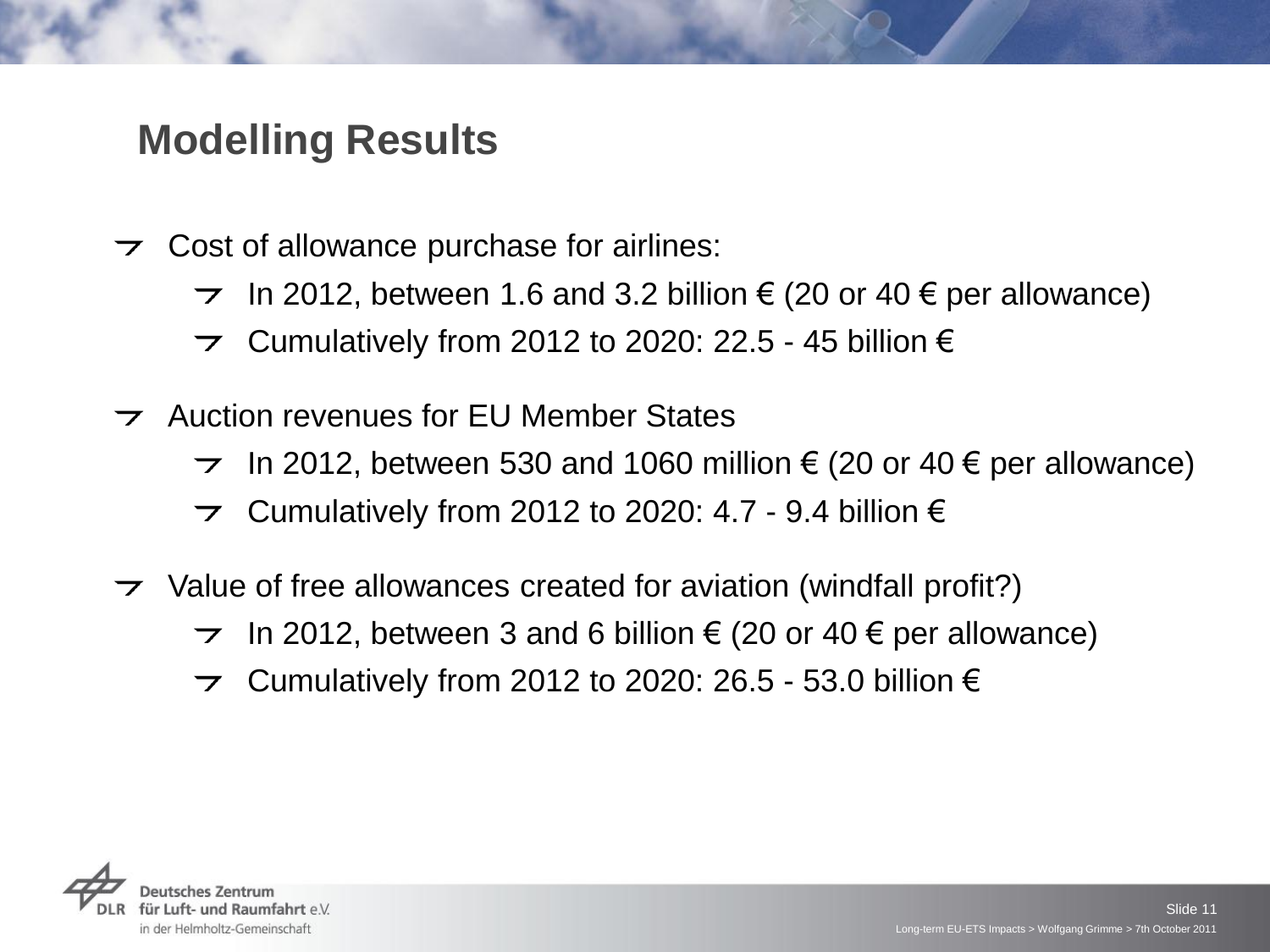# **Outlook**

 $\rightarrow$  IATA Resolution A37-19, Art. 15 (October 2010): Exemption of airlines from contracting states with a share of less than 1% in global RTKs from any market based measures:

"*Commercial aircraft operators of States below the threshold should qualify for exemption for application of MBMs that are established on national, regional and global levels"*

- $\rightarrow$  Potential consequences for airline competition and ecological effectiveness:
	- $\rightarrow$  Only airlines from  $\sim$  20 contracting states have a share in global aviation of  $>1\%$

 $\Rightarrow$  Airlines from about 160 states would be exempted (~15-20% of global aviation emissions)

 $\rightarrow$  Airlines from de-minimis countries compete with airlines from nonde-minimis countries on route and city pair level

 $\Rightarrow$  Level playing field? Carbon leakage?

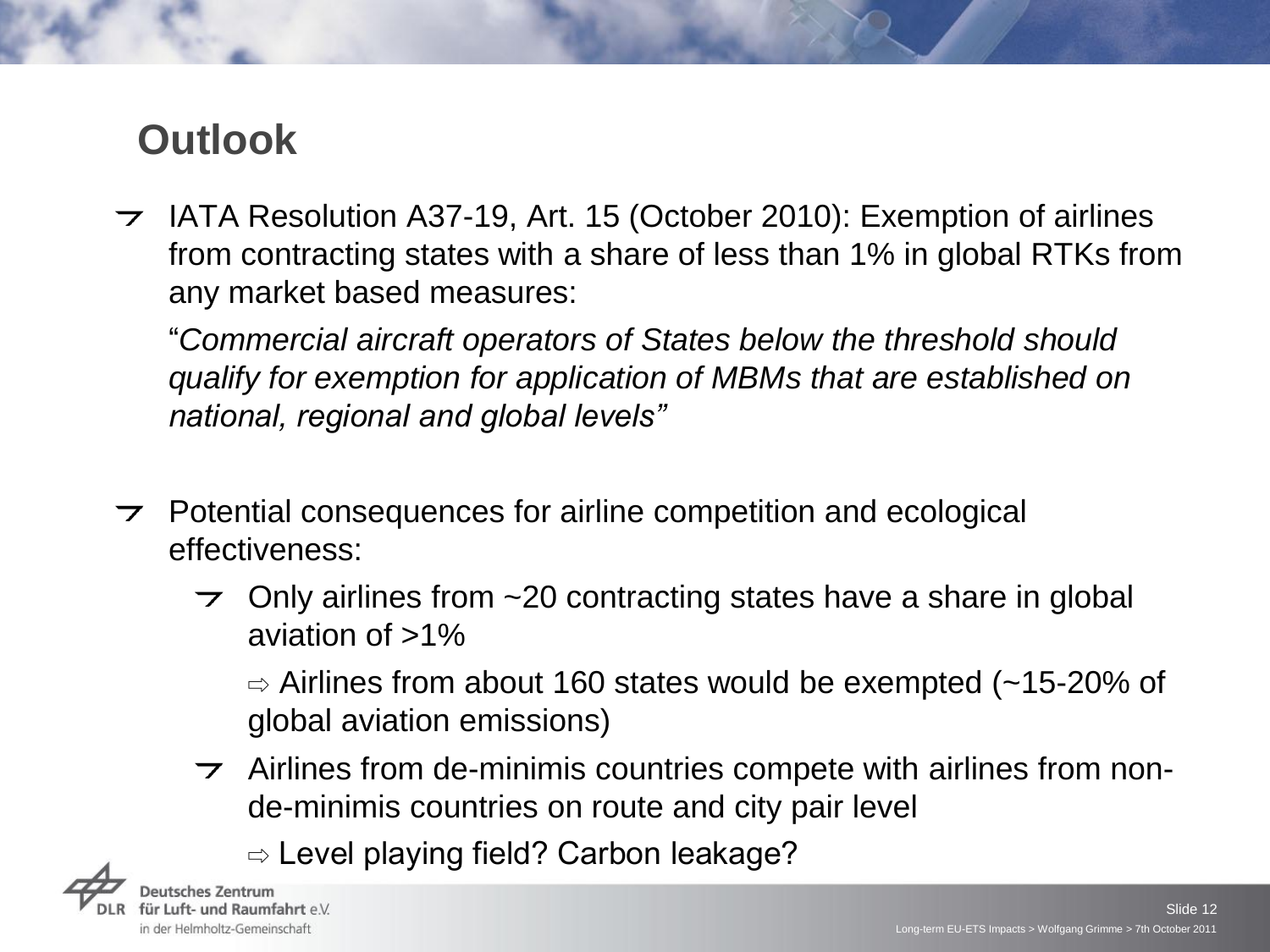## **Conclusions**

- $\rightarrow$  About one third of global aviation emissions will be subject to regulation, once EU-ETS will be introduced in its current legal form
- $\tau$  In the long run, effectively all airlines need to purchase allowances, with very few exceptions of some cargo airlines, which have lower specific emissions than the (artificial) benchmark value
- $\rightarrow$  Total cost to the aviation system: 22.5 to 45 billion  $\epsilon$
- $\rightarrow$  Application of ICAO Resolution A37-19, Art. 15 on exemption of airlines from contracting states with a share of <1% in global aviation would create potentially severe distortions of market based measures (competition issues, carbon leakage)

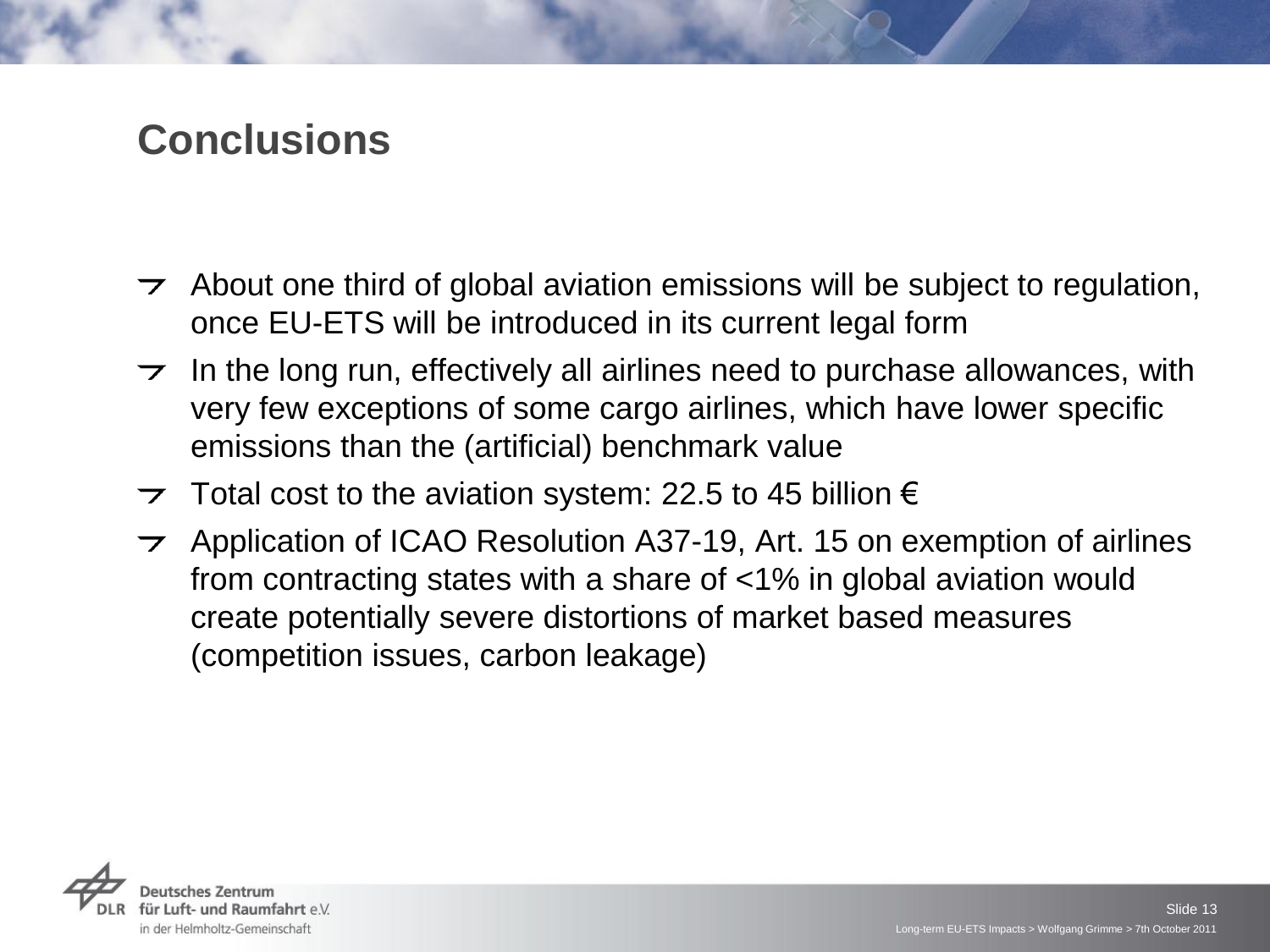

# Thank you very much for your attention!



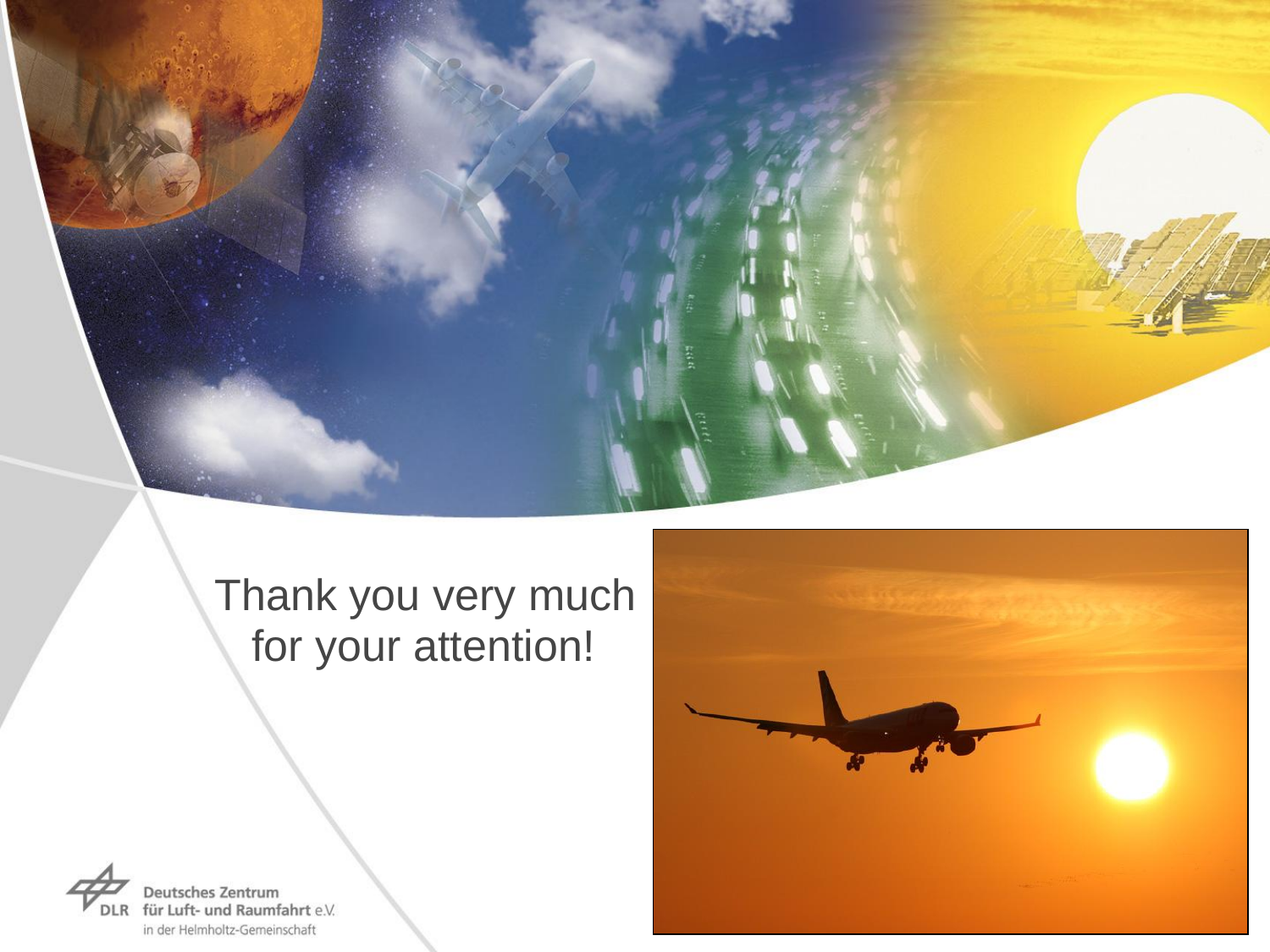#### **Back-up – global shares of ASKs by departure country**

| <b>Position</b>  | <b>Country/Territory of Departure</b>  | <b>ASK</b> in billion | <b>Share</b> |
|------------------|----------------------------------------|-----------------------|--------------|
| $\mathbf{1}$     | <b>USA</b>                             | 3177.3                | 26.6%        |
| $\boldsymbol{2}$ | China                                  | 1118.3                | 9.4%         |
| 3                | <b>United Kingdom</b>                  | 579.8                 | 4.9%         |
| 4                | Japan                                  | 529.6                 | 4.4%         |
| 5                | <b>Germany</b>                         | 393.2                 | 3.3%         |
| 6                | <b>Brazil</b>                          | 366.9                 | 3.1%         |
| 7                | <b>France</b>                          | 349.9                 | 2.9%         |
| 8                | <b>Australia</b>                       | 334.5                 | 2.8%         |
| $\boldsymbol{9}$ | India                                  | 332.9                 | 2.8%         |
| 10               | Canada                                 | 332.4                 | 2.8%         |
| 11               | <b>United Arab Emirates</b>            | 290.2                 | 2.4%         |
| 12               | <b>Spain</b>                           | 245.3                 | 2.1%         |
| 13               | <b>Hong Kong (SAR) China</b>           | 228.6                 | 1.9%         |
| 14               | <b>Russian Federation</b>              | 220.4                 | 1.8%         |
| 15               | <b>Singapore</b>                       | 220.0                 | 1.8%         |
| 16               | <b>Italy</b>                           | 203.6                 | 1.7%         |
| 17               | <b>Thailand</b>                        | 197.8                 | $1.7\%$      |
| 18               | <b>Indonesia</b>                       | 187.2                 | $1.6\%$      |
| 19               | <b>Republic of Korea</b>               | 177.2                 | 1.5%         |
| 20               | <b>Netherlands</b>                     | 171.0                 | 1.4%         |
| 21               | <b>Mexico</b>                          | 147.3                 | 1.2%         |
| 22               | <b>Malaysia</b>                        | 139.9                 | $1.2\%$      |
| $23 - 225$       | <b>Other 203 Countries/Territories</b> | 1998.1                | $16.7\%$     |
| $1 - 225$        | <b>Total</b>                           | 11941.4               | 100%         |

Source: OAG (2010) and DLR. *ASK= available seat kilometre. Data bases July 2010.*

**Deutsches Zentrum** für Luft- und Raumfahrt e.V. in der Helmholtz-Gemeinschaft